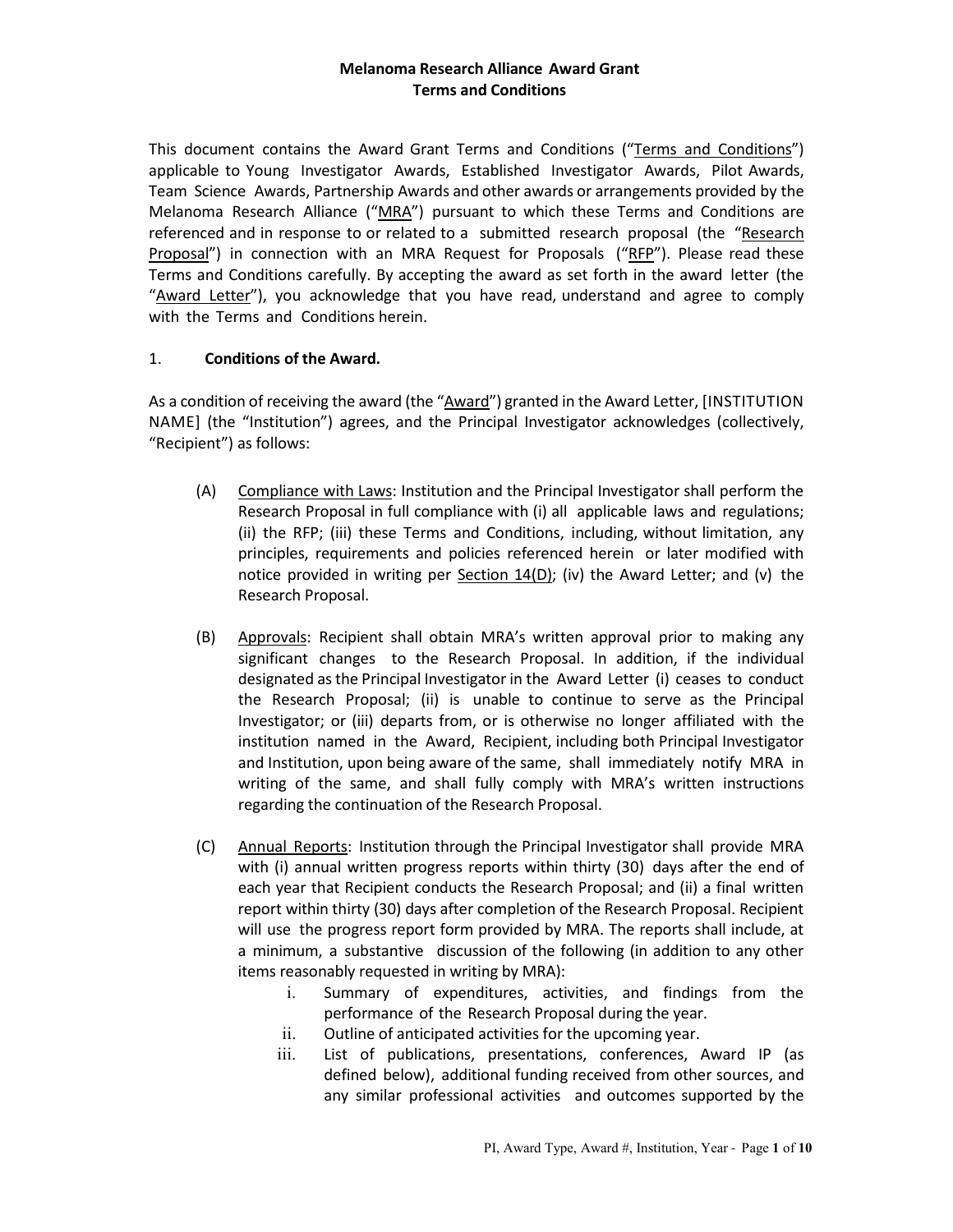Award.

- iv. Discussion of collaborations with any industry groups relating to the Research Proposal, if applicable.
- (D) Notices: Recipient (including, for the avoidance of doubt, both Principal Investigator and Institution, as applicable) shall promptly notify MRA in writing if any item in the below list occurs, whether during the award period, or after:
	- i. Findings, breakthroughs, or events of unusual interest funded with this award;
	- ii. Filing of an Invention Disclosure (or similar form) at the institution regarding any Award IP;
	- iii. Any monetization event that occurs regarding IP developed utilizing, in part or in full, funds under this award;
	- iv. Problems, delays, or adverse conditions that will or may materially affect the Research Proposal, its objectives, or time schedules or budget, together with proposed Recipient actions to address such problems, delays, or adverse conditions.
- (E) Annual Retreat: The Principal Investigator shall attend and actively participate in MRA's annual scientific retreat in accordance with the instructions provided by MRA.

# 2. **Award Management and Payment.**

- (A) Distribution: Subject to each Recipient's compliance with the terms and conditions required herein, MRA will distribute the Award in accordance with the Award budget and schedule of deliverables enclosed with the Award Letter. The Award may only be used to fund the direct expenses of conducting the Research Proposal, and in no event may any portion of the Award be used for any indirect or overhead costs. Funding for each subsequent year of the Award will be provided based on each Recipient's satisfactory Award performance, compliance with such Recipient obligations and fulfillment of Award objectives, as determined by MRA in its sole discretion.
- (B) Currency: All budgets, awards, accounting, and financial reports shall be in United States dollars, and all payments hereunder shall be in United States dollars, unless otherwise expressly agreed to in writing by MRA.
- (C) No Cost Extensions: Requests for extensions of time beyond the end date of the Award, such end date as set forth in the Award Letter, and for the avoidance of doubt, with no additional funding due from MRA (a "No Cost Extension"), must be made to MRA in writing within thirty (30) days prior to the end date of the Award and must comply with MRA's written instructions. Such No Cost Extensions are granted on a case-by-case basis and in MRA's sole discretion and will typically not be granted for a period in excess of 12 months, in MRA's discretion. Additionally, in the case of any No Cost Extension granted by MRA, MRA may request additional reporting from Recipient in connection with the Research Proposal similar to that reporting set forth in Section 1(C) above.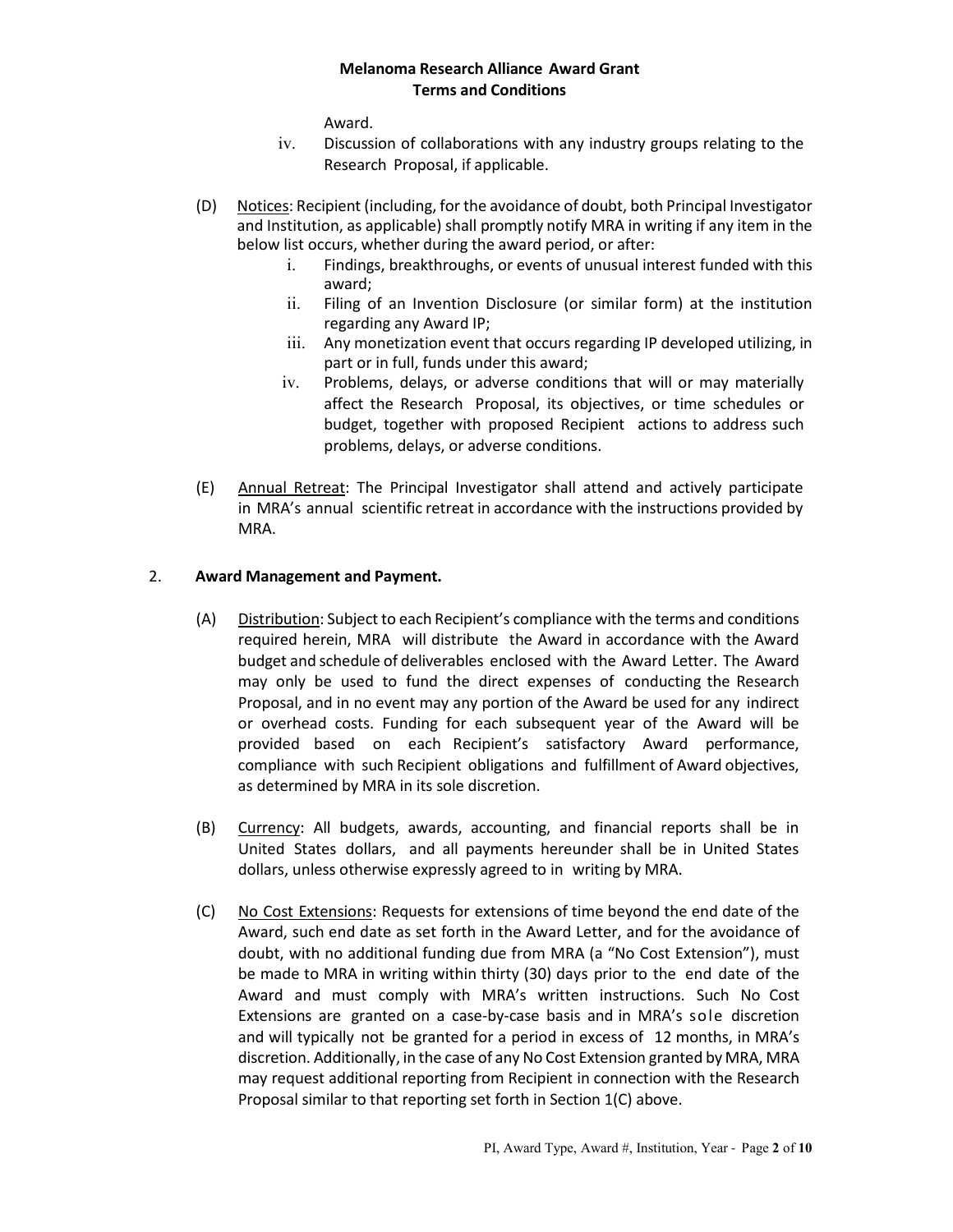(D) Budget Deviations and Carry-Over: Significant changes to the award budget and carry-over requests are granted on a case-by-case basis at MRA's sole discretion. a) Budget deviations of greater than 25% require written pre-approval by MRA. b) Carry-over of unexpended budget from year to year exceeding 25% requires within pre-approval by MRA, which can be done in conjunction with the annual progress report. When a carry-over has been approved, subsequent award payment by MRA will typically be delayed until less than 25% of the prioryear funds remain.

## 3. **Confidentiality.**

During the term of this agreement, certain confidential information of the disclosing party may be disclosed by Recipient (including Principal Investigator or Institution) or by MRA to Principal Investigator and/or Institution. Each disclosing party agrees to) clearly identify in writing any such information as confidential information to any receiving party. Each recipient of confidential information agree to: (A) take reasonable measures to protect the confidential information of the disclosing party (including, if recipient is Institution or Principal Investigator, with respect to only disclosing such information in connection with the Research Proposal as necessary to carry out and perform such Research Proposal and with advance permission from MRA and ensuring that any such approved individuals who receive such information know and agree to abide by these Confidentiality terms hereunder); and (B) except as otherwise provided in this Award Letter, not disclose such confidential information to any third parties. These confidentiality obligations shall not apply to information which is: (w) rightfully obtained from a third party or independently developed by the recipient; (x) already known to the receiving party or becomes part of the public domain without breach of this Award letter; (y) authorized for release by the disclosing party; or (z) required to be disclosed by law.

## 4. **Intellectual Property.**

- (A) Title to Intellectual Property (IP) / Diligence: Subject to the rights granted to MRA in these Terms and Conditions, title to any Award IP shall reside with the Institution pursuant to applicable intellectual property law and the Institution's intellectual property ownership and licensing policies. "Award IP" is defined as any invention, discovery, improvement, work of authorship (excluding books or chapters of books) or other work product resulting from the performance of the Research Proposal funded, in whole or in part, by the Award. The Institution agrees to use commercially reasonable efforts to obtain and maintain patent and/or copyright protection at its sole discretion and, as applicable, to commercialize the Award IP. For avoidance of doubt, "Award IP" excludes inventions, discoveries, improvements, works of authorship (including books or chapters of books) or other work products NOT funded in whole or in part by MRA.
- (B) Reporting: Principal Investigator and Institution shall identify any Award IP in the annual written progress reports required under  $Section 1(C)$ , and any significant developments with respect to Award IP previously reported. Such reports shall identify any efforts by Institution to secure patent protection with respect to the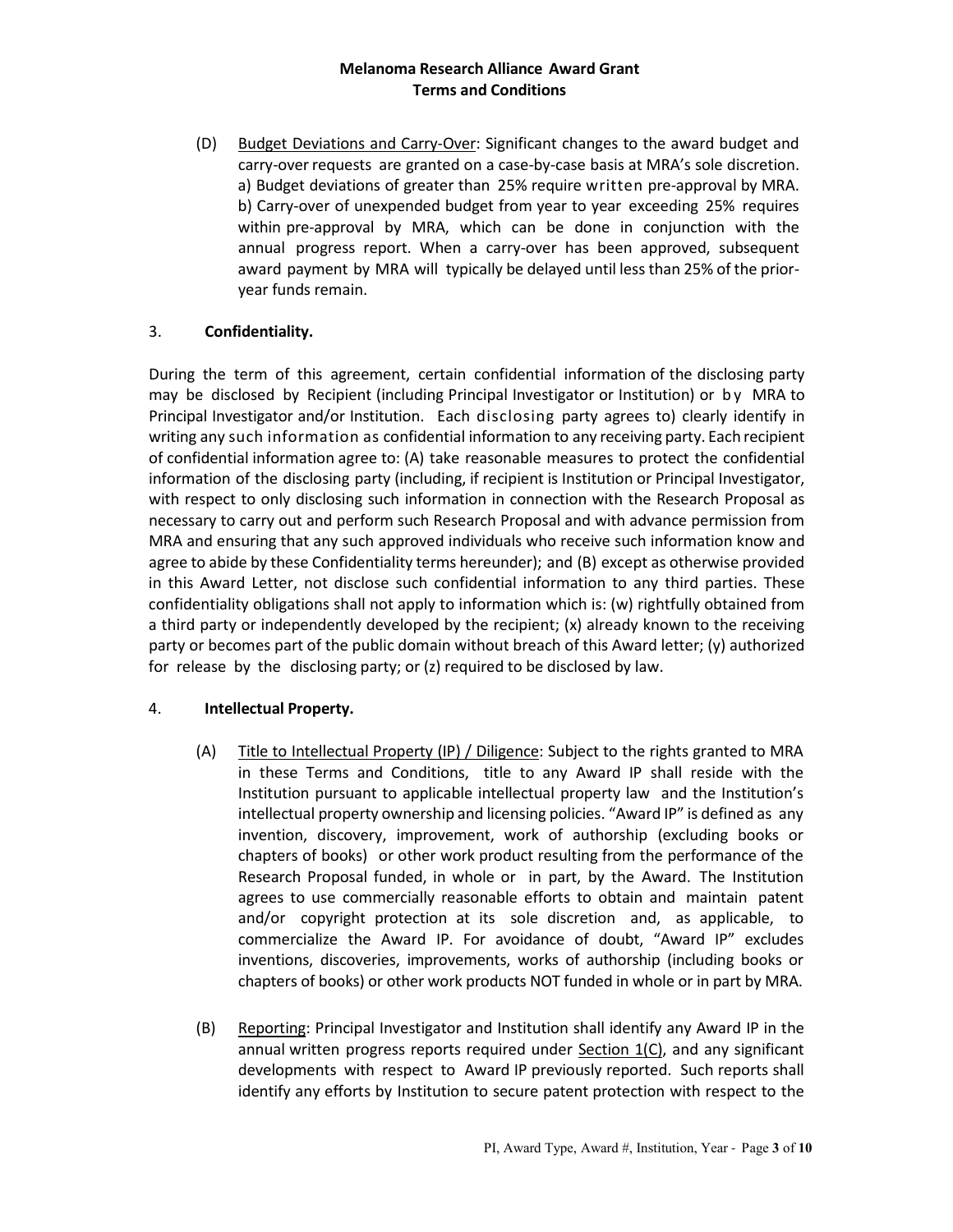Award IP, or any other governmental filings made by Institution with respect to Award IP. If Award IP is developed, upon expiration of the MRA Award, Institution shall thereafter complete MRA's IP Annual Update form upon MRA's reasonable request to indicate the status of any patents and copyrights and applications, licensing, assignment or other commercialization of the Award IP. Additionally, upon MRA's written request, Institution will provide to MRA a copy of its intellectual property ownership and licensing policies as such policies apply to any Award IP, and such policies shall be considered Institution's confidential information except to the extent they are made publicly available by Institution. All patentable and unpatentable Award IP must be reported to MRA, provided that the Institution does not need to report any unpatentable Award IP that does not have commercial value.

(C) Revenue Sharing: MRA will be entitled to share in any Revenues arising out of the licensing or other exploitation of the Award IP as set forth below.

## 5. **MRA Revenue Sharing.**

MRA's share of Revenues will be determined as a share of Distributable Net Income ("DNI") in accordance with the following:

- (A) "Revenues" shall mean any amount the Institution receives with respect to the Award IP, including upfront and periodic payments, milestone and royalty payments, but excluding funds received for research support that is not in lieu of Revenue.
- (B) DNI shall mean the Revenues received by the Institution excluding (i) the distribution to the inventors and the inventor's department in accordance with the Institution's policies; (ii) the patent costs and licensing expenses incurred by the Institution; and (iii) the portion of the Institution's indirect costs calculated by multiplying the MRA Award by twenty five percent (25%) ("Institution's Indirect Costs").
- (C) MRA will be entitled to receive a share of DNI calculated by multiplying DNI by the percentage resulting from: (a) dividing the amount of costs paid by MRA Award for the research that resulted in the Award IP, by (b) the aggregate amount of costs covered from all funding sources (including MRA Award and Institution's Indirect Costs) with respect to the Award IP (the "MRA Revenue Share"). MRA Revenue Share shall be limited to a maximum of five (5) times the MRA Award. Institution shall pay MRA such share annually during any year in which DNI is received.

## 6. **MRA Licensing Assistance.**

If the Institution has not licensed Award IP within two (2) years after active research has terminated with respect to Award IP, it will contact MRA in writing as specified in MRA's IP Annual Update form and provide MRA with details of the Institution's efforts to date to license the Award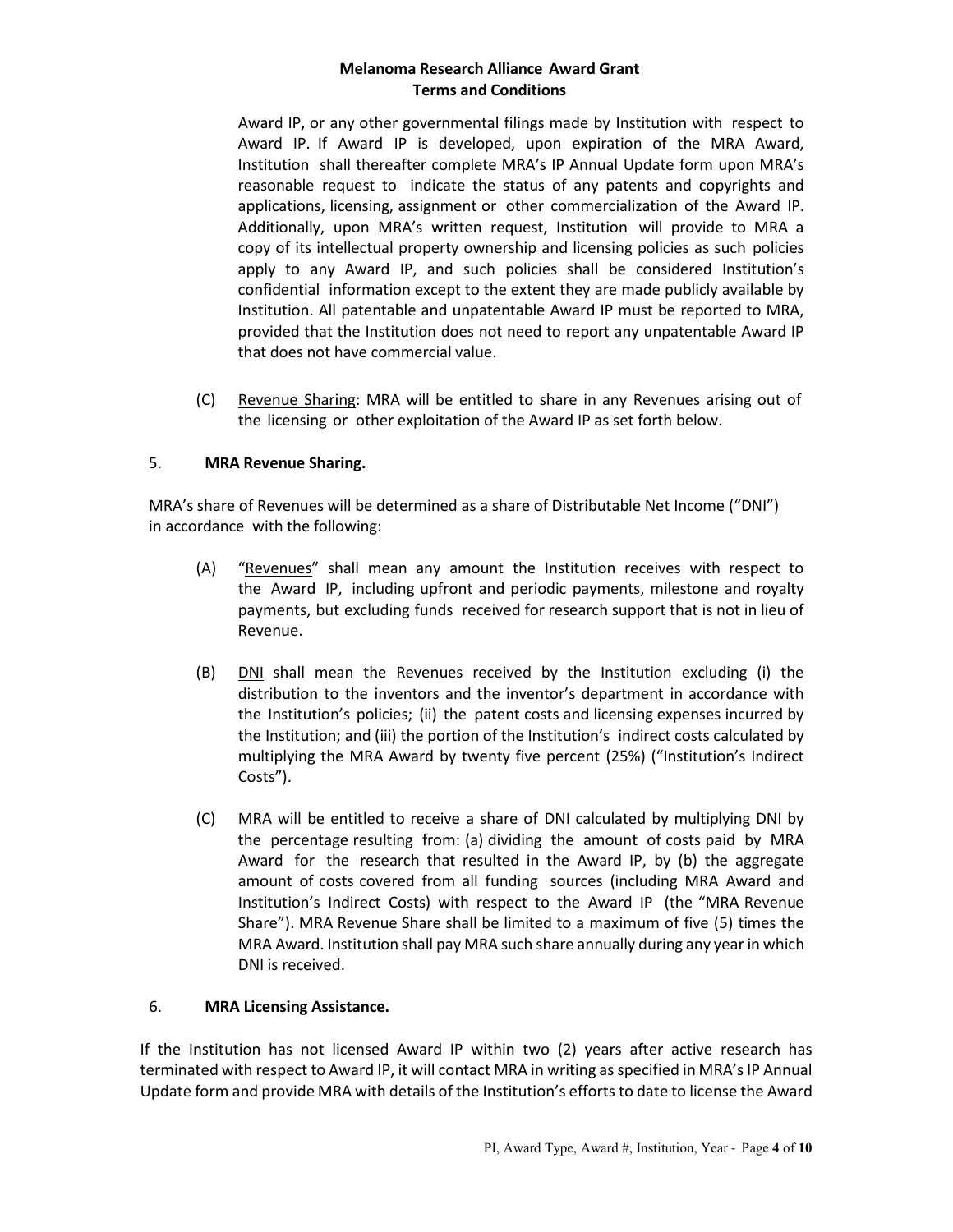IP to determine whether MRA is able to assist Institution to achieve such a license. Thereafter, MRA and Institution shall cooperate on such continuing efforts to license Award IP to a third party that MRA and Institution agree is most likely to be able to commercialize a product resulting from the Award IP. Notwithstanding the foregoing, Institution shall have the sole authority (i) to decide with whom to enter into a license agreement, (ii) to negotiate any license agreements, and (iii) to execute any license agreements.

# 7. **Research Only License.**

Institution agrees to grant to a limited number of academic and not-for-profit research institutions designated by MRA and approved by Institution, which approval will not be unreasonably withheld, a non-exclusive royalty-free license to use Award IP for noncommercial purposes only. Such license shall contain such terms and conditions as are agreed upon by Institution and such third parties with input from MRA.

## 8. **Institution Representations and Warranties.**

Institution represents and warrants to MRA to the best of its knowledge that the terms and conditions hereof do not and will not conflict with or violate any provision of the articles of incorporation, bylaws, limited partnership agreement or any similar instrument of Institution, as applicable, in any material way, and do not and will not conflict with, violate, or breach or constitute a default or require any consent under, any contractual obligation or policy by which Institution is bound, including any agreements with or policies applied to its researchers, employees, contractors, or other sources of funding.

# 9. **Publications and Publicity.**

- (A) Publication: MRA anticipates that all scientifically significant results of the Research Proposal, whether negative or positive, will be published or otherwise publicly presented. Any publication based on or developed under the Award must, unless otherwise requested by MRA:
	- i. Contain an acknowledgment in the following or similar language that includes the Award digital object identified (DOI): "This publication is based on research supported by the Melanoma Research Alliance award [INSERT DOI HERE]." Recipients must also acknowledge "Melanoma Research Alliance" as a funding source in presentations reporting on research supported by the Award.
	- ii. Have the final, accepted version deposited i[n PubMed Central](https://www.ncbi.nlm.nih.gov/pmc/) so that it is available 12 months after publication. MRA is part of HRA [Open,](https://www.healthra.org/hra-platforms/hra-open/) which allows funded researchers to upload publications to PubMed Central.
	- iii. Have any data, code, and/or software needed for the independent verification of the published research results curated and made freely and publicly available at the time of publication. MRA will incur costs associated with policy compliance, provided these fees are included in the original grant application budget.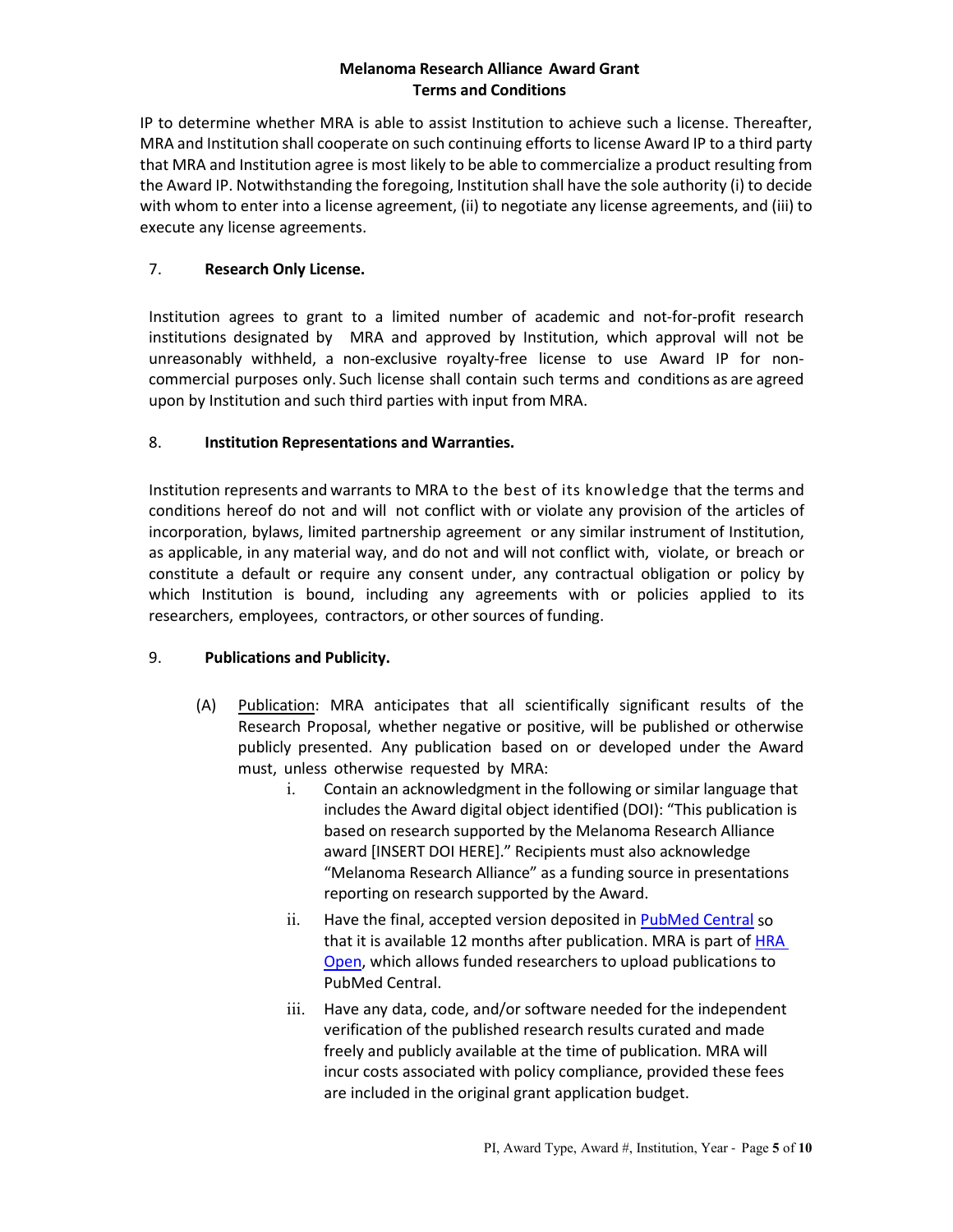MRA grants to Recipient a limited, revocable, non-transferable license to use the MRA logo (as shown below) in association with the funded Research Proposal. We encourage you to use the following MRA logo on any scientific poster, in a Power Point presentation, or any other visual presentation about your funded work where the MRA is noted as a funding source. Permission to use the logo is limited to the uses outlined in the above paragraph. This is not meant to be used to indicate endorsement of products such as guidelines, websites, software for mobile devices (apps), or tool kits, etc.

# **Melanoma Research Alliance**

- (B) Release of Information: Copies of all publications, articles, abstracts, or presentations, whether written or oral, regarding the Research Proposal shall be provided to MRA, subject to the rights of publishers or other third parties to the extent such rights have been communicated to MRA in writing by a Recipient, and MRA will be entitled to use, refer to, reproduce, and disseminate reprints of scientific, medical, and other published articles relating to the Research Proposal or this Award, without any further compensation to any Recipient or any third party under applicable copyright law.
- (C) Publicity: Except as permitted by Section 9(A), Recipient may not use the name, symbols, or marks of MRA in any form of publicity without MRA's prior written consent; provided however, that Recipient may disclose the existence of the Award, including the title of the Award, its purpose, and the amount and duration of the Award grant, without such prior written consent. MRA shall be permitted to use Recipient's name and general biographical information, such as title or publicly known credentials or other information and as set forth in Section 9(A) or Section 9(B), and in connection with MRA's public and general business communications for the purposes of disclosing the existence of the Award, identifying Recipient as a recipient of the Award, along with a non-confidential description of the research related to the Recipient or funded by the Award. MRA shall obtain prior, express consent for any other use of Recipient's name or likeness.

## 10. **Oversight Visits.**

(A) Oversight Visits: MRA and/or its authorized representatives shall have the right, with reasonable advance notice, to conduct site visits, meet with Recipient personnel, and view any materials, equipment, or supplies purchased under the Award, as well as any books, documents, papers, and records relating to performance of the Research Proposal, including without limitation, any records regarding the receipt and disbursement of the Award funds, to review and verify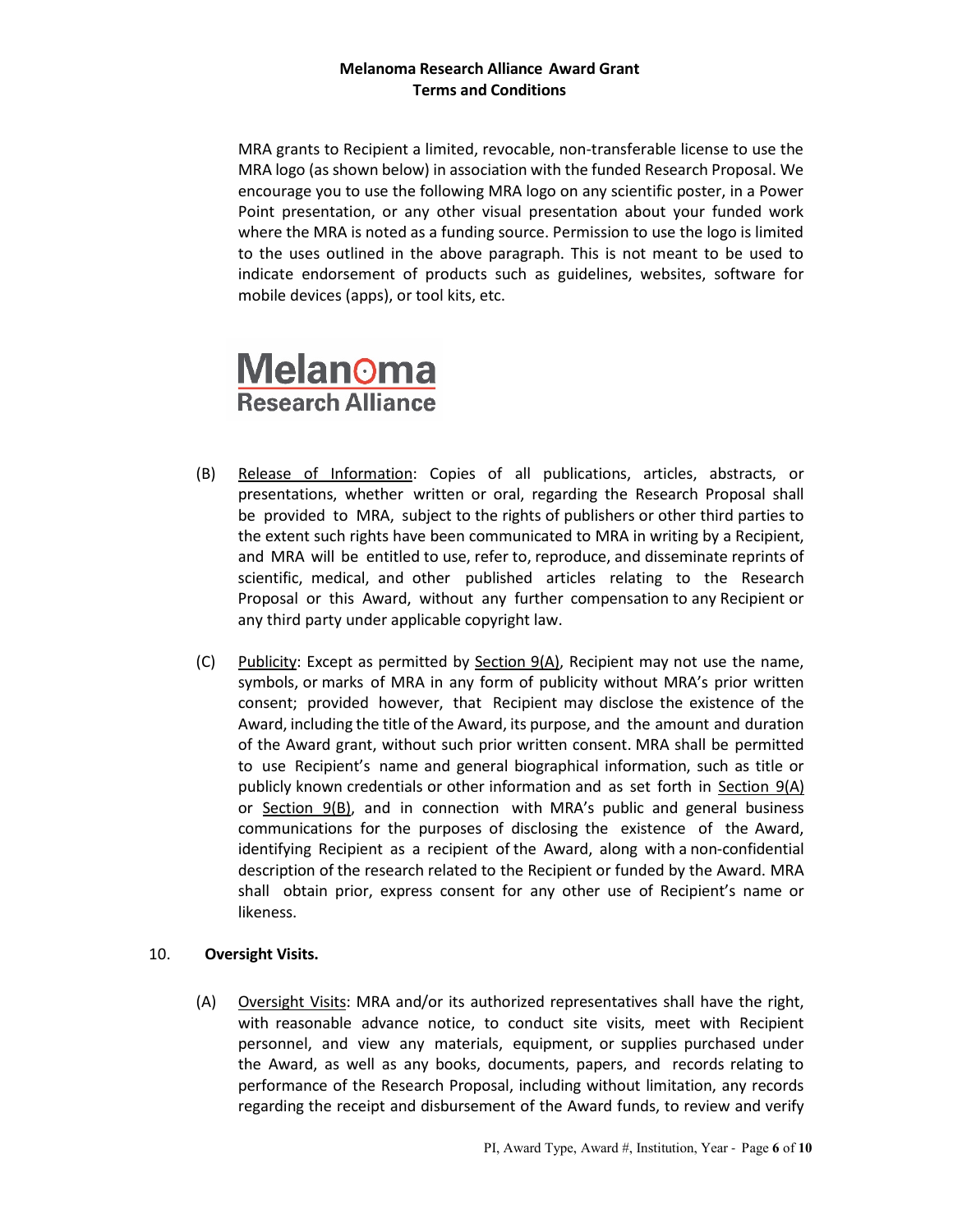Recipient's compliance with the terms of the Award (including these Terms and Conditions). Recipient shall fully cooperate in any such audit or visit, and failure to provide such access shall constitute a material breach of Recipient's obligations.

(B) Records: Recipient shall keep systematic and complete records on the receipt and disbursement of all Award funds, and may not co-mingle any funds from other sources with the Award funds. Recipient shall retain all such records for a period of at least three (3) years after the expiration date of the Award Term (as defined in the Award Letter), or for longer period(s) as may otherwise be required by applicable law.

# 11. **Termination.**

- (A) Termination: MRA reserves the right to terminate the Award effective immediately upon written notice if Recipient (i) is unable to complete the Research Proposal; (ii) terminates or suspends the Research Proposal; (iii) materially alters the Research Proposal; or (iv) uses the Award grant for prohibited expenses or expenses outside of the scope of the Research Proposal, as determined in MRA's discretion. In addition, MRA may terminate this Award for breach of the Award Letter or these Terms and Conditions, if such breach remains uncured for a period of thirty (30) days following Recipient's receipt of written notice thereof or immediately if such breach is otherwise deemed material or otherwise not subject to cure in MRA's reasonable discretion. Furthermore, if the Principal Investigator departs from, or is otherwise no longer affiliated with, the Institution (each, an "Investigator Departure"), or an agreed industry partner revokes its industry support in connection with an Industry Partnership Award, MRA reserves the right to terminate the Award with respect to any or all parties to the Award in its discretion.
- (B) Effects of Termination: In no event shall MRA be responsible for any lost profits or other lost opportunities arising from any early termination of this Award. In the event of early termination of the Award, the Institution shall promptly refund any unspent portion of the Award to MRA not associated with non-cancellable obligations in accordance with MRA's written instructions.
- (C) Transition Assistance: In the event of an Investigator Departure, the Institution agrees to assist MRA and/or its designee (which may include the Principal Investigator), with the orderly transfer of any of its obligations under the Research Proposal along with the Research Proposal to MRA's designee as expeditiously as possible, and to render all assistance reasonably requested by MRA and its designees in connection therewith.
- (D) Survival: In addition to any provisions that by their nature survive expiration or termination of the Award, Section  $1(C)-(D)$ ,  $3-10$ ,  $11(C)-(D)$ , and  $12-14$  shall survive the termination or expiration of the Award for any reason.

## 12. **Indemnification and Liability.**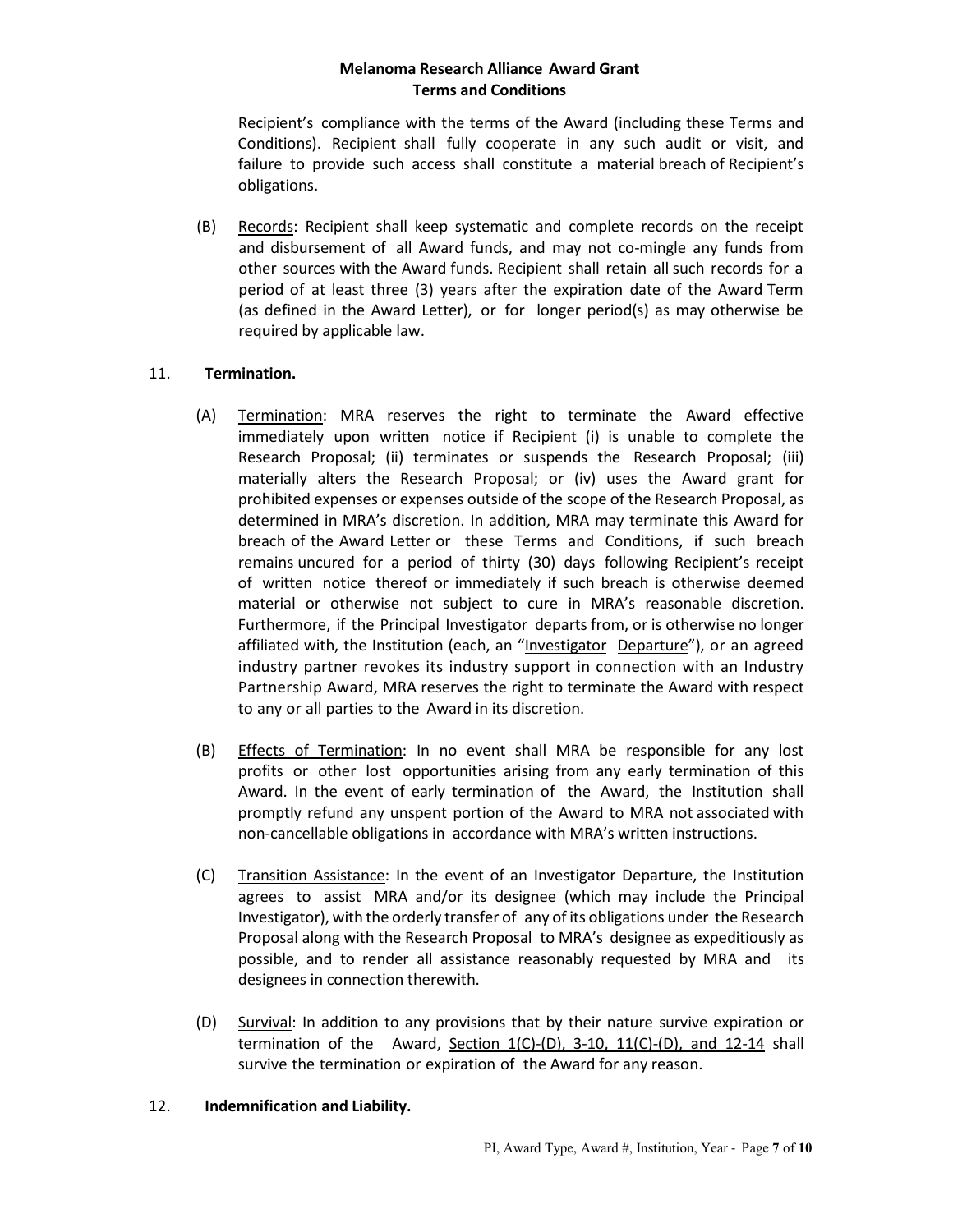- (A) MRA Disclaimer: MRA IS A PASSIVE GRANTOR AND HEREBY DISCLAIMS ALL WARRANTIES OF ANY KIND, EXPRESS OR IMPLIED, CONCERNING THE AWARD OR THE RESEARCH PROPOSAL. UNDER NO CIRCUMSTANCE SHALL MRA BE LIABLE TO ANY RECIPIENT FOR ANY DAMAGES ARISING FROM OR IN RELATION TO THIS AWARD, THE RESEARCH PROPOSAL, OR THE USE OF THE RESEARCH RESULTS (WHETHER IN CONTRACT, TORT, NEGLIGENCE, STRICT LIABILITY, BY STATUTE, REGULATION OR OTHERWISE).
- (B) Indemnification:<sup>[1](#page-7-0)</sup> Each Recipient agrees to be fully responsible for, indemnify, defend, and hold MRA, its officers, directors, personnel, and agents, harmless from and against any and all actual and alleged liabilities, damages, losses, claims, or expenses (including court costs and reasonable attorneys' fees), resulting from or arising in connection with the grant of this Award or the performance of the Research Proposal, including without limitation, any claims brought by or on behalf of subjects participating in any Research Proposal. Institution shall maintain insurance in adequate amounts and coverage to fulfill its obligations of Institution and all Recipients hereunder. This provision shall survive the expiration or earlier termination, for any reason, of the Award Term.

## 13. **Dispute Resolution.1**

All disputes, controversies or claims arising from, connected to or related in any manner with the Award, or these Terms and Conditions, including, but not limited to, breach, termination, expiration, or invalidation, or the relationship of the parties (collectively, "Disputes") shall be resolved in accordance with the procedures set forth in this Section 13. Except for any actual or threatened breach of any obligations for which the parties may seek injunctive or other equitable relief in a court of law (together, "Excluded Claims"), these procedures shall be the sole and exclusive process for the resolution of any such Dispute, and shall be enforceable in any court of competent jurisdiction over the parties.

- (A) Mediation: If a Dispute arises the parties shall attempt to resolve the Dispute via reasonable efforts, including non-binding mediation, under the guidance of an independent third party mediator to be approved in writing by both parties. Neither party may bring any action to enforce the terms of these Terms and Conditions, other than Excluded Claims, until thirty (30) days after the first written notice of the Dispute is provided by either party to the other and until such Dispute is unable to be resolved during such thirty (30) day period after good faith reasonable efforts by the parties.
- (B) Arbitration. Any unresolved Dispute or Dispute which cannot be resolved via Mediation as set forth above, other than an Excluded Claim, will be referred to final and binding arbitration, to the exclusion of any other court, forum or jurisdiction. Such arbitration will be conducted under the rules of the American Arbitration Association in effect from time to time. In the event Institution is

<span id="page-7-0"></span> $1$  If Recipient is a federal or state government entity or institution, then this paragraph and section, respectively, shall not apply to the extent it conflicts with applicable law.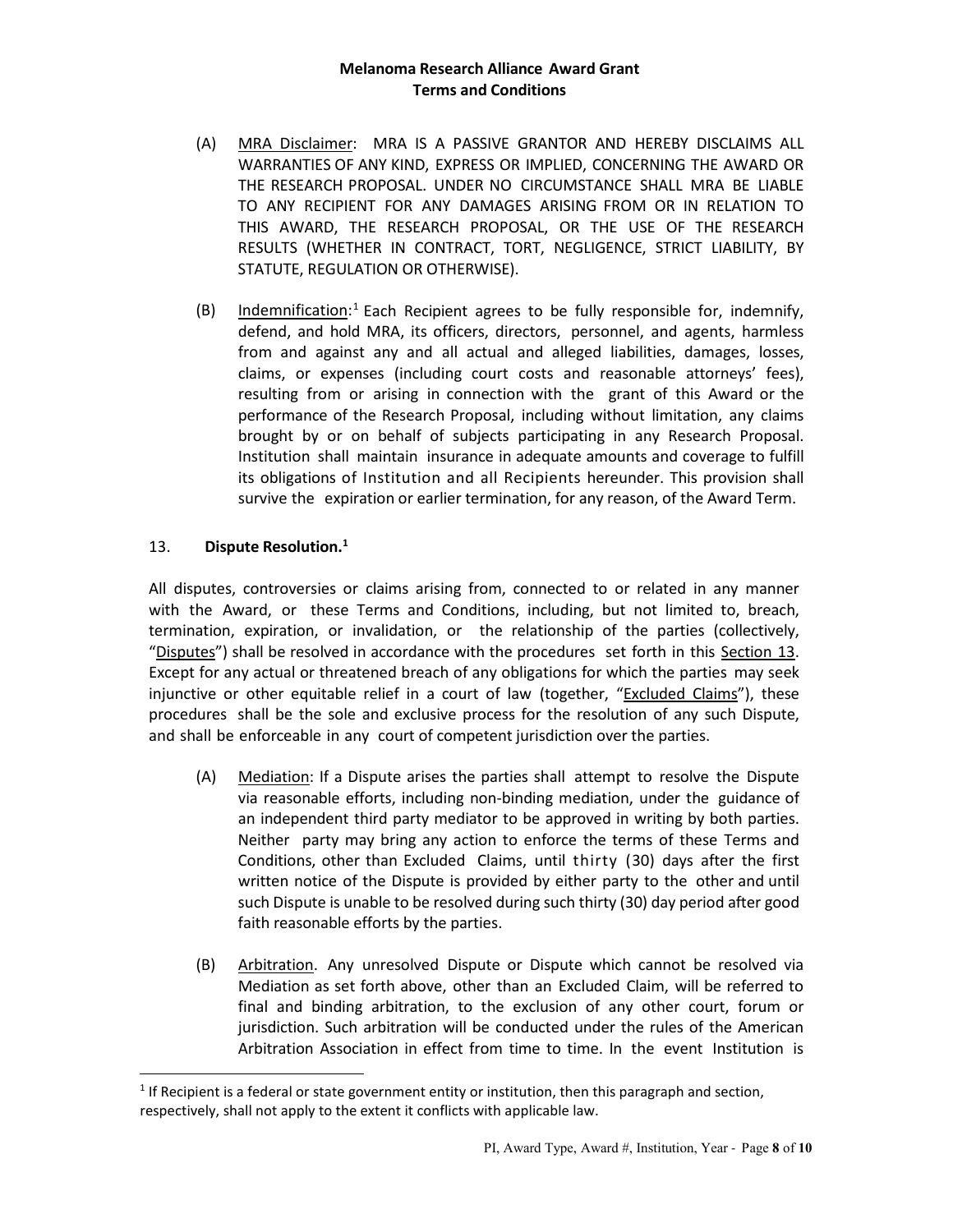domiciled outside the United States, Disputes will be resolved pursuant to the Rules of Arbitration of the International Court of Arbitration of the International Chamber of Commerce. The parties will appoint one arbitrator by mutual agreement. If the parties cannot agree on the appointment of an arbitrator within 30 days after receipt of a demand for arbitration, each party will appoint one arbitrator, and the two party-appointed arbitrators will select a third arbitrator, who will act as Chair. If the party-appointed arbitrators cannot agree on a Chair, the Chair will be appointed by the American Arbitration Association or the International Court of Arbitration of the International Chamber of Commerce. The parties shall instruct such arbitrators to render a determination within six (6) months after their appointment. The place of arbitration will be Washington D.C., and the laws of Washington D.C. shall govern. There will be no consolidation or joinder of any dispute subject to arbitration hereunder with any arbitration or legal proceeding involving third parties or other disputes between the parties hereto. It is expressly understood and agreed by the parties that the findings of the arbitrator(s) will be conclusive on them, their successors, heirs and assigns and may be entered as a judgment in a court of record. The arbitrator(s) will have no authority to award punitive or exemplary damages or any other monetary damages not measured by the prevailing party's actual damages. This section shall not prohibit any party from seeking injunctive relief from a court of competent jurisdiction in the event of a breach or prospective breach of this Agreement by the other party.

#### 14. **Miscellaneous Provisions.**

- (A) Force Majeure: Neither MRA nor Recipient shall be liable for any failure to perform any obligations under the Award if such failure results from causes beyond its reasonable control, including, but not limited to, war, sabotage, insurrection, riots, civil unrest, fires, flood, earthquake, pandemic, or other similar occurrences (including any mechanical, electronic, or communications failure, but excluding failure caused by Recipient's own financial condition or negligence). If a party is unable to perform any obligations under the Award pursuant to this provision, the affected party shall give immediate written notice to the other party.
- (B) Language of Communication: All communications in connection with the Award, and with any proceedings or documents generated in resolving any Disputes hereunder, shall be in the English language.
- (C) Governing Law: This Agreement will be governed by and construed in accordance with the laws of Washington D.C., without giving effect to its principles or rules of conflict of laws to the extent such principles or rules would require or permit the application of the laws of another jurisdiction.
- (D) Amendments: MRA may, with mutual written agreement with Recipient, amend or add to these Terms and Conditions. MRA may, at its sole discretion and with written notice to Recipient, amend or add to the policies referenced in these Terms and Conditions.